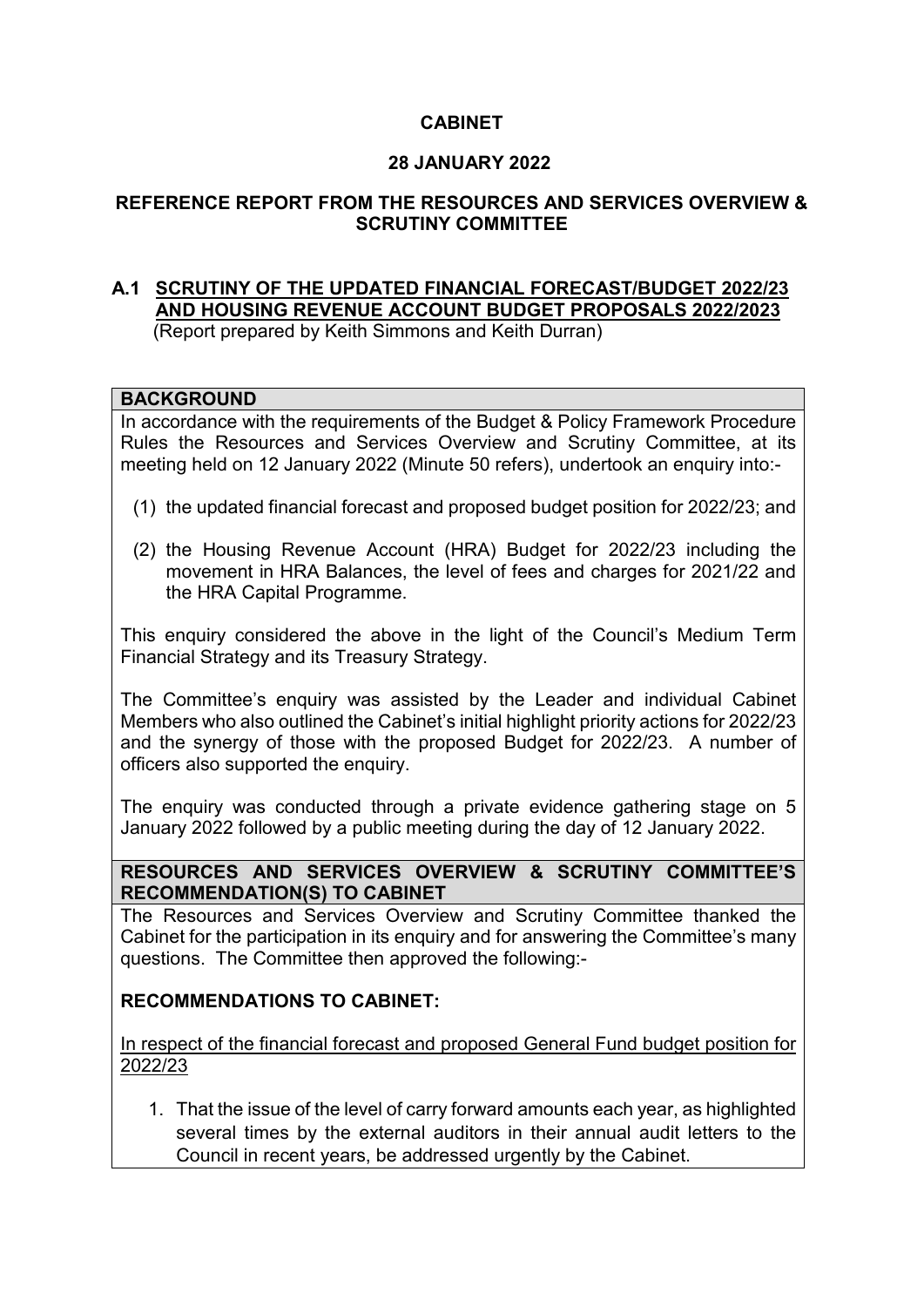- 2. That the intentions for developing a Corporate Investment Plan in order to establish a process for considering proposals for investment against the Corporate Plan Priorities and developing a prioritisation framework for investment over the coming year and into the medium term be welcomed and:
	- a. That the schemes set out in the current reserves, provisions and oneoff sums be reassessed as part of that Corporate Investment Plan process in order to avoid sums of money being allocated for schemes that are no longer to be pursued and thereby hampering investment in schemes that can deliver real benefit to the District;
	- b. That, further to (a) above, the approvals to establish a reserve for a Residents Free Parking Scheme (£221K in reserves) and to allocate funds for a Clacton Town Centre Fountain (£159K as a one-off sum) be reversed immediately (as they are not required/being pursued) and the sums reallocated to fund the posts of 6 Community Ambassadors, 4 Street Rangers and 1 Technical/Administration (at a total cost of £352K) for 2022/23 with the remaining £28K from the released funds being ring-fenced to support training, equipment and supplies costs associated with those posts in 2022/23.
	- c. That the Plan should identify a range of seafront enhancements, developed in conjunction with seaside communities (including where relevant Town/Parish Councils) on the basis that these are funded by an expansion of beach huts in those communities.
	- d. That the Plan should deliver on the intentions of the Public Conveniences Strategy by improvements in those continuing facilities (particularly in view of the saving of £72,200 from the Government's backdating of business rate relief to the start of 2020/21 and the absence of business rates on those facilities since the Strategy was adopted).
	- e. That the Plan clearly identifies how it will integrate with the priorities for investment through funding secured through the Community Infrastructure Levy (CIL) and the monitoring of the investment through that funding route.
- 3. That progress with the procurement of the new cremators for the Weeley crematorium and the significant loss of income in 2021/22 and 2023 while the cremators are out of action, be monitored, very closely, and councillors and the public be kept informed about the process.
- 4. That internal procurement processes be re-examined with a view to strengthen those processes and addressing the risk of failure by companies who are major suppliers to the Council (given recent example of the company maintaining the cremators and other examples in recent years).
- 5. That the planned events for the platinum Jubilee and associated funding for them, be approved as a matter of urgency.
- 6. That the problem of littering along the A120 be highlighted and the Council pursues with Essex County Council and Highways England, frequent cleaning of the road, and verges next to it, with waste bins that are suitable for the level of use be installed and maintained in the laybys between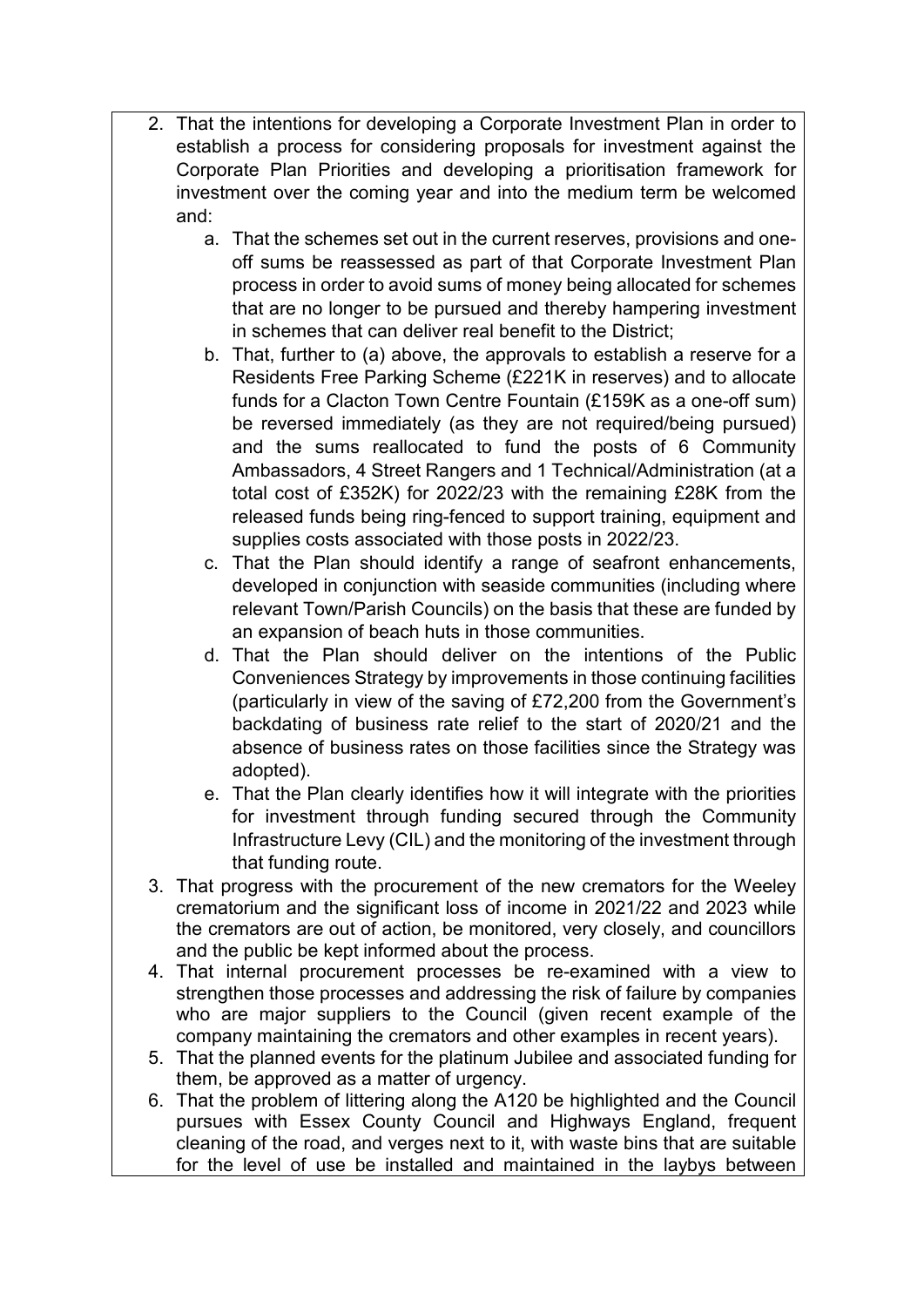Ardleigh Crown and Harwich, so that this major route through the District is kept clean.

# In respect of the Housing Revenue Account 2022/23

- 1. That, in respect of the Housing Revenue Account, stretch targets be introduced for void levels given the impact on the budget in lost rental income and Council Tax (including the proposed surcharge for empty homes being introduced for 2022/23) and the demand for housing that could be met by bringing void homes back into rental.
- 2. That the Council commences setting aside funds to meet the costs that will arise from the housing stock condition survey (albeit that the full extent of those sums is not yet known).

# In respect of the proposed highlight priorities for 2022/23

- 1. That the Cabinet reassess its highlight priorities for 2022/23 and include in them, with appropriate budget and milestones or otherwise implement the following:
	- a. Progress with the various steps that will be part of the Stock Condition Survey to be undertaken in 2022/23 – in view of the important role the Council has as a major local landlord and the need to prepare for the implications of the Hackett review and revisions to the Decent Homes Standard.
	- b. Delivery of key elements of the emerging Sports and Leisure Strategy – given the need to take forward the range of actions to improve activity levels not just among those who are currently not active but also among those who are moderately active and across all parts of the District.
	- c. As part of the growing and Inclusive Economy Theme, Tourism Officers/ events proposed priority, include measures to increase the numbers and extend the percentage of visitors to the area that can (and do) stay overnight and thereby increase dramatically the spend locally by visitors.
	- d. In respect of the proposed priority of carbon reduction/climate action:
		- i. as and when initiatives are brought forward, details should be provided as to how the relevant carbon reduction measures affect the Council and its partners financially (and is there a consequence for job numbers/skills of the individual measures).
		- ii. the proposals for Electric Vehicle charging points across the District be worked up and the consequential budgetary issues for the Council be established and shared widely.